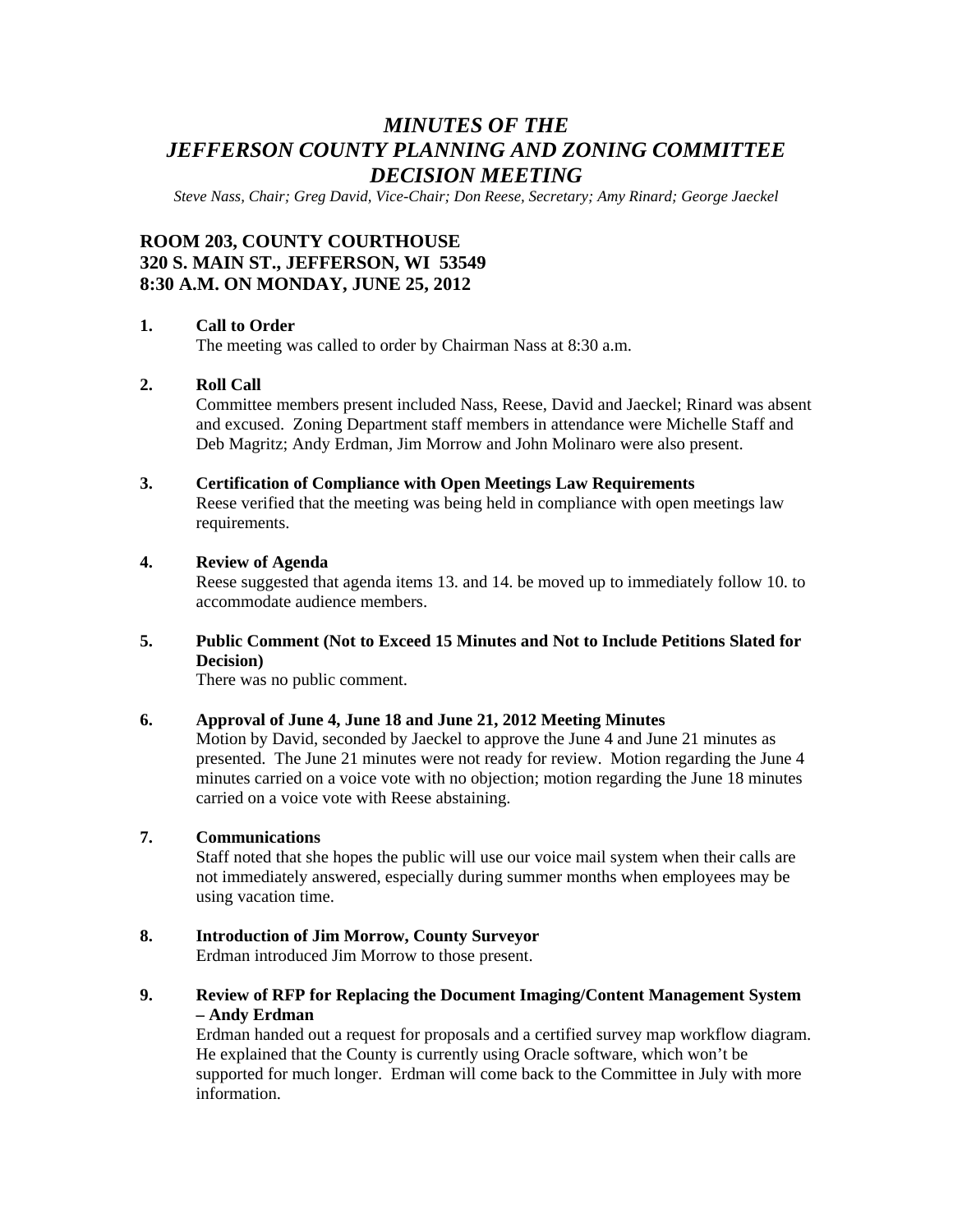**10. Re-evaluation, Discussion and Possible Decision on Interpretation of, as a Principal Use in the A-1, Exclusive Agricultural Zone, "Existing dwellings that predate the enactment of this ordinance and their replacements" for N2628 Kutz Road in the Town of Koshkonong** 

Staff explained the situation to date, and read the March 26, 2012 correspondence from the Committee to Woodman & Associates, RLS. After discussion, Nass suggested that the petitioner ask the Town Board for its opinion. Motion by Reese, seconded by Jaeckel to approve the rebuilding on this site without rezoning, conditioned upon a memo of approval from the Town of Koshkonong. Motion carried on a voice vote with no objection.

**13. Decision on Petition R3576A-12 for Autumn Ridge Development LLC/Richard & Karen Adams, Neumann Companies, Inc. Property, Town of Ixonia, Presented in Public Hearing on April 19, 2012 and Subsequently Postponed** 

Staff read a memo from the Town dated 6/19/12 that listed conditions of their approval. Motion by Reese, seconded by Nass to approve the petition with conditions as requested by the Town. Motion carried on a voice vote with no objection.

**14. Discussion and Possible Action on the Final Plat for Autumn Ridge II, Town of Ixonia** 

 Staff pointed out the changes made by the developer. Motion by Reese, seconded by Jaeckel to approve the plat conditioned upon plat review remarks in Staff's June 25, 2012 memo now on file in Zoning, and upon Town conditions. Motion carried on a voice vote with no objection.

## **11. Request by Steve Row to Replace a Single-Family Home at More than 100 Feet from its Existing Location at N1956 Fox Road, Town of Ixonia, on PIN 012-0816-0524- 000**

Motion by Reese, seconded by Nass to approve the proposed home location as presented, with it being approximately 180 feet from the Fox Road right-of-way and 30 feet from the west property line. It was noted that this location was the Committee's prior recommendation. Motion carried on a voice vote with no objection.

#### *Please see individual files for a complete record of the following decisions:*

**12. Decision on Petitions Presented in Public Hearing on June 21, 2012:**

**APPROVED WITH CONDITIONS** R3585A-12 – Thomas Baker, Town of Koshkonong on a motion by Nass, seconded by Jaeckel. Motion carried on a voice vote with no objection.

**APPROVED WITH CONDITIONS** R3586A-12 – Koshkonong Mounds Resort, Inc., Town of Koshkonong on a motion by Nass, seconded by David. Motion carried on a voice vote with no objection.

**APPROVED** R3587A-12 for Milford Hills Hunt Club/D & L Shoot Property on a motion by Reese, seconded by Jaeckel. Motion carried on a voice vote with no objection. **POSTPONED** CU1707-12 for Milford Hills Hunt Club/D & L Shoot Property on a motion by Nass, seconded by David. Motion carried on a voice vote with no objection.

A brief break was taken, and the meeting resumed at 10:15 a.m.